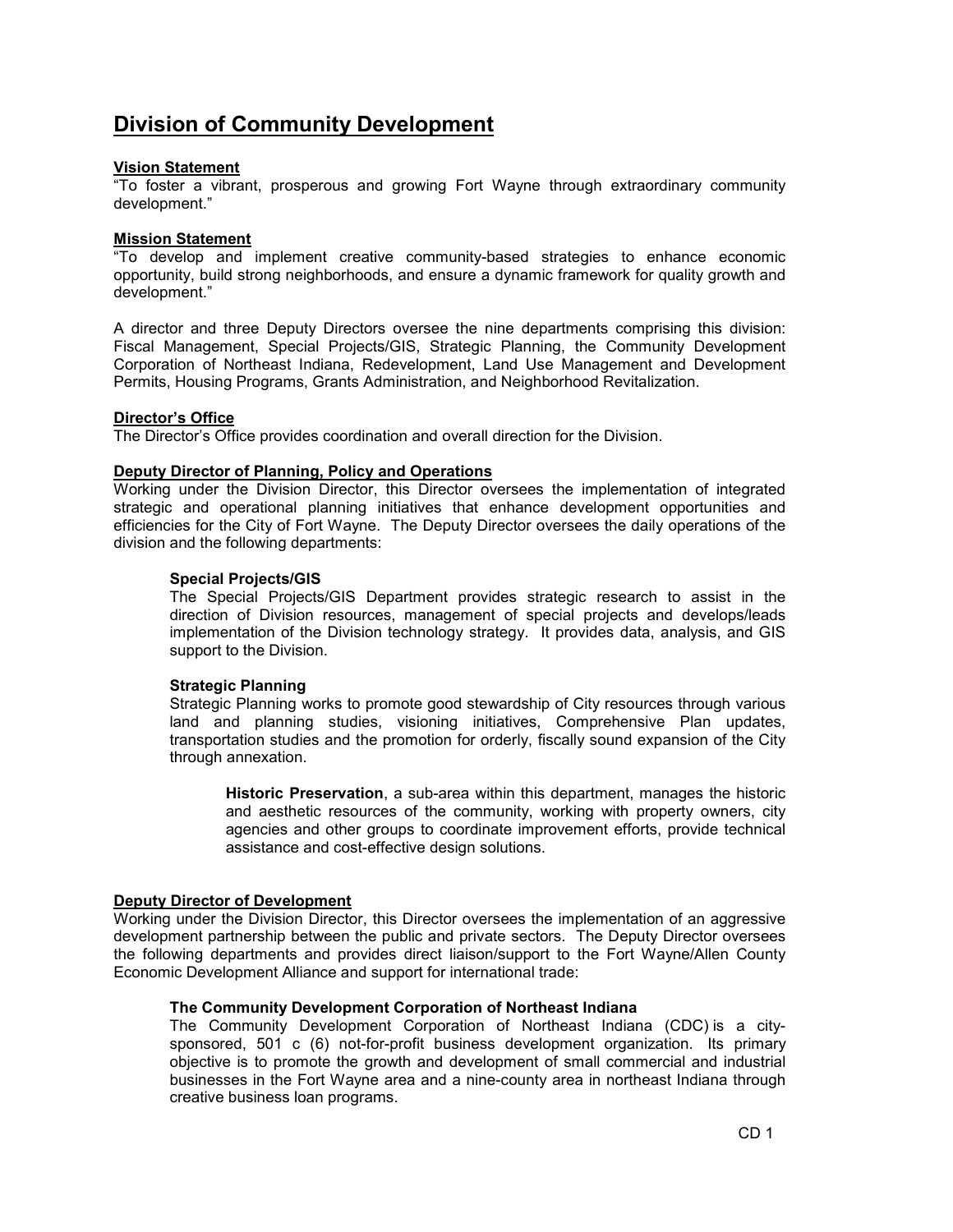#### Redevelopment

The Redevelopment Department in conjunction with the Redevelopment Commission, promotes and implements opportunity projects, acting as a catalyst to develop areas that have shown a cessation of growth and lack of development. This is done through techniques including real estate acquisition, site preparation and/or providing public infrastructure to the site. Financing resources generally used are Tax Incremental Financing (TIF) and Redevelopment General Obligation Bonds.

#### Land Use Management and Development Permits

The Land Use Management and Development Permits Department performs a variety of tasks and activities in support of the City Plan Commission, Subdivision Control Committee, Board of Zoning Appeals, Hearing Officer, Sign Review Board, and the River Greenway Committee. This department is responsible for the administration and enforcement of the City Historic Preservation, Sign, Subdivision Control, and Zoning Ordinances. The department also provides and presents information as necessary to Common Council.

### The Deputy Director of Housing and Neighborhood Services

Working under the Division Director, this Director oversees the implementation of initiatives to attract and support housing investment and reinvestment in the City to promote community development and expand access to desirable housing. The Deputy Director oversees the strategic investment of public funds in neighborhood revitalization-oriented projects and programs which leverage significantly higher levels of private investment through the following departments:

#### **HANDS**

A not-for-profit Corporation organized under chapter 246 of the Indiana Acts of 1921. HANDS is a quasi-public Corporation of the city.

Housing Programs administers the City's Home Investment Partnerships Act (HOME) Program from the federal department of Housing and Urban Development (HUD).

Grants Administration administers the City's Community Development Block Grant (CDBG) and Emergency Shelter Grant (ESG) programs from the federal department of Housing and Urban Development (HUD).

Neighborhood Revitalization plans, coordinates and directs the City's neighborhood revitalization implementation program and ancillary projects.

All departments coordinate and collaborate to carry out activities in order to:

- Provide technical services and other consultant services and assistance to profit and nonprofit developers
- To serve as interim sponsor-developer/mortgagor of new or rehabilitated housing units
- To provide financial and technical assistance to owners and purchasers of real property for the purchase, restoration, reconstruction, rehabilitation and improvement of real property
- To promote, assist and fund special purpose programs, including homeownership counseling, maintenance and family budget counseling, for the strengthening of family stability, neighborhood conservation, and to combat neighborhood and community deterioration
- To foster and promote the rehabilitation of residential and mixed use properties;
- To promote the establishment of local housing sponsor, development and management organizations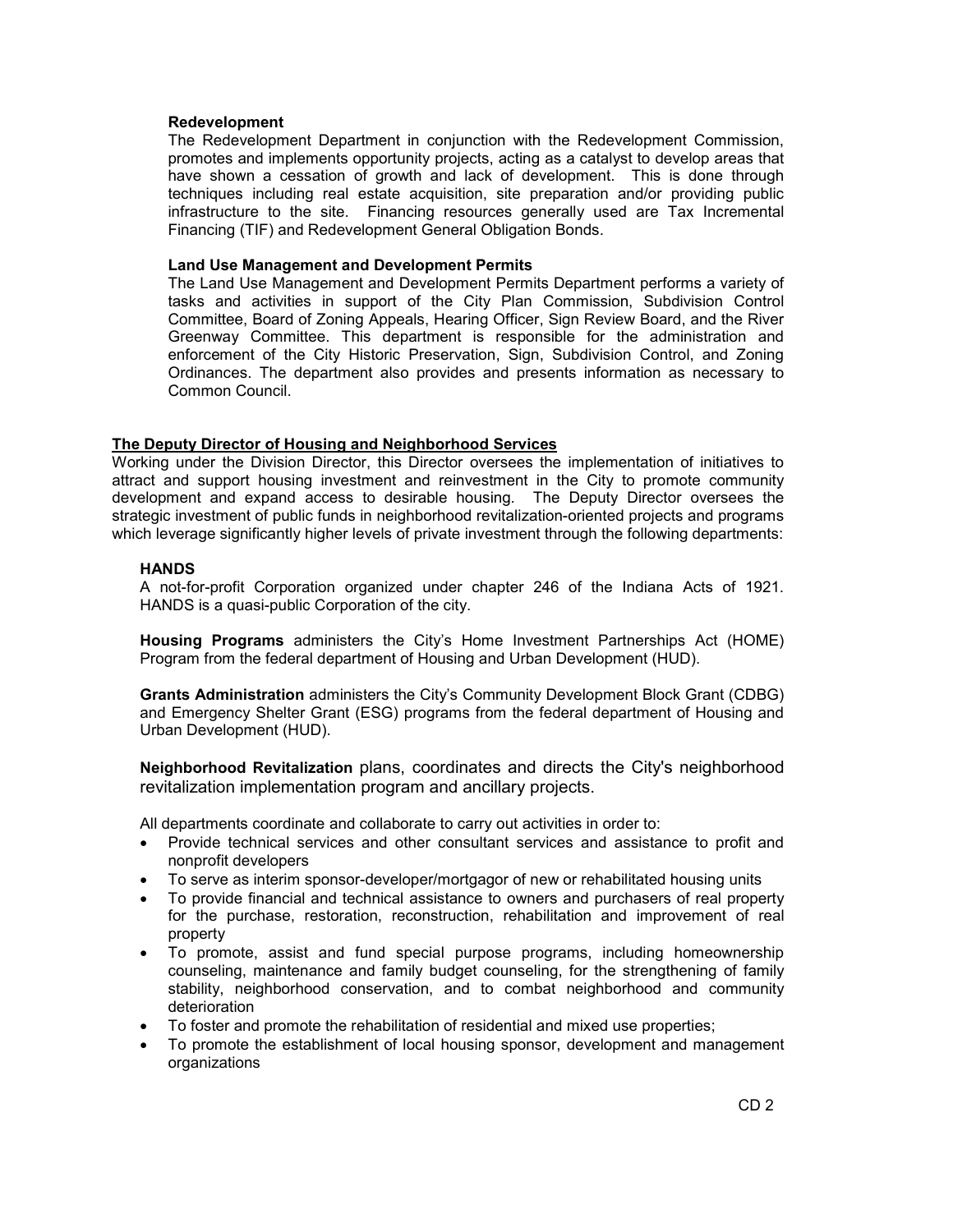- To promote education, training and counseling programs in residential housing construction and management skills for sponsors of housing, and for other persons now unskilled or semiskilled, presently employed or underemployed with emphasis on expanding employment opportunities in the home building and construction industries
- To promote responsible ownership, management and entrepreneurship in the contracting and subcontracting residential housing construction industry, with emphasis upon developing ownership ventures in urban areas, owned and operated by local residents
- To promote proven and innovative techniques, programs and attempts by private industry, financial institutions and others to design, construct, remodel and rehabilitate and finance housing of long-term durability.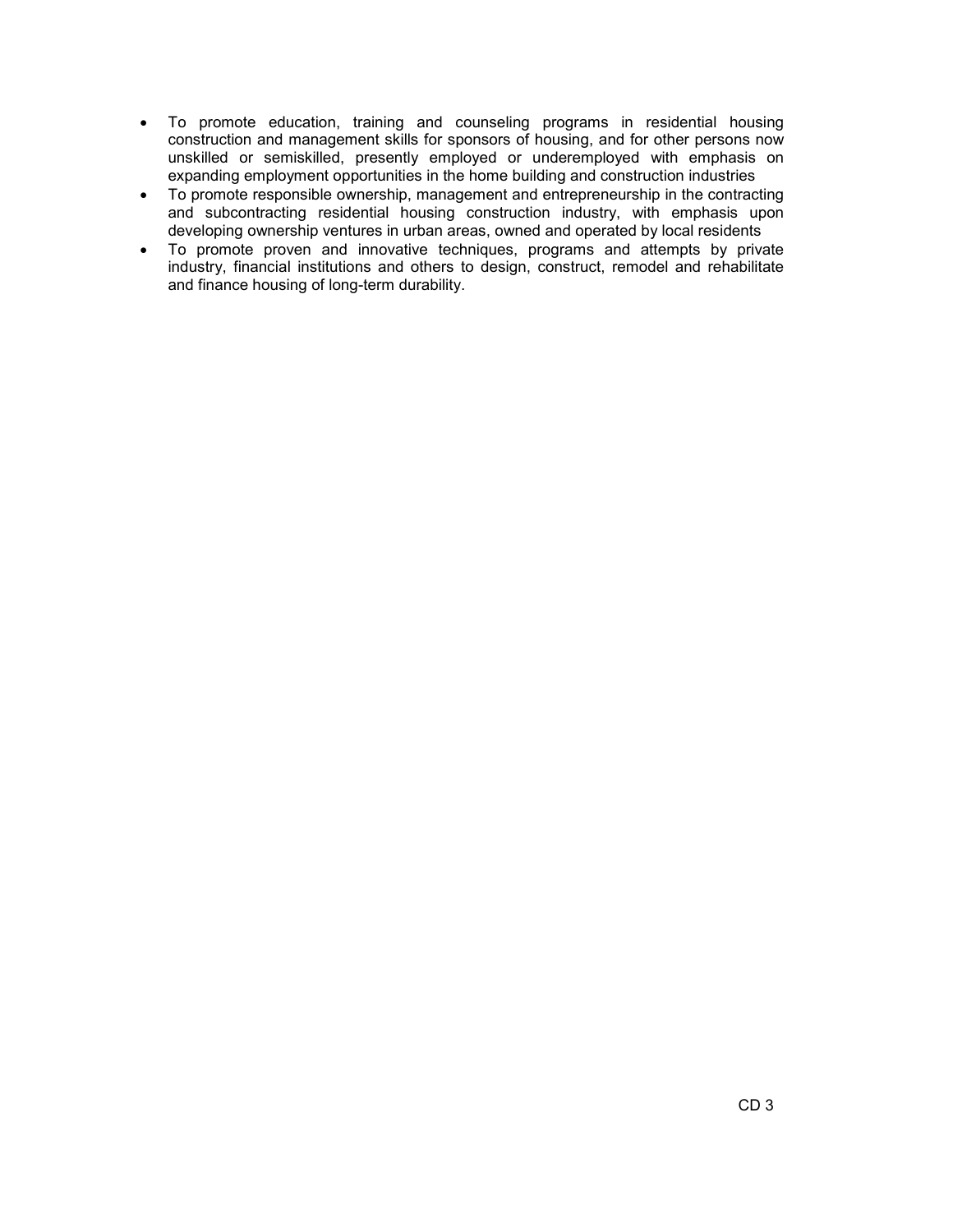#### COMMUNITY DEVELOPMENT Dept #010-008 2007 BUDGET COMPARISON

|                                        | 2005                   | 2006<br><b>APPROVED</b><br>2007 |                 |    |                  |    | \$ INCREASE<br>(DECREASE)<br>FROM 2006 APPR | <b>% CHANGE</b><br>FROM 2006 APPR |  |  |
|----------------------------------------|------------------------|---------------------------------|-----------------|----|------------------|----|---------------------------------------------|-----------------------------------|--|--|
|                                        | ACTUAL                 |                                 | THRU 06/30/06   |    | <b>SUBMITTED</b> |    | <b>TO 2007</b>                              | TO 2007                           |  |  |
| 4111 WAGES-REG                         | \$<br>1,269,659        | \$                              | 1,423,604       | \$ | 1,552,172        | \$ | 128,568                                     | $9.03\%$                          |  |  |
| 4131 PERF                              | 58,823                 |                                 | 78,301          |    | 97,011           |    | 18,709                                      |                                   |  |  |
| 4132 FICA                              | 96,958                 |                                 | 108,906         |    | 118,741          |    | 9,835                                       |                                   |  |  |
| 4134 GROUP HEALTH INSUR                | 184,329                |                                 | 223,604         |    | 255,000          |    | 31,396                                      |                                   |  |  |
| 4136 UNEMPLOYMENT                      | 606                    |                                 | 711             |    | 1,552            |    | 841                                         |                                   |  |  |
| 4137 WORKERS COMP                      | 3,156                  |                                 | 8,772           |    | 10,286           |    | 1,514                                       |                                   |  |  |
| 413A PERF/FRINGE                       | 37,874                 |                                 | 42,708          |    | 46,565           |    | 3,857                                       |                                   |  |  |
| 413R RETIREE HEALTH INSUR              | 27,996                 |                                 | 47,100          |    | 34,000           |    | (13, 100)                                   |                                   |  |  |
| 4161 STLMT/SEVRNCE                     | 9,648                  |                                 | 15,909          |    |                  |    | (15,909)                                    |                                   |  |  |
| <b>TOTAL 4100</b>                      | \$<br>1,689,049        | \$                              | 1,949,616       | \$ | 2,115,327        | \$ | 165,712                                     | 8.50%                             |  |  |
|                                        |                        |                                 |                 |    |                  |    |                                             |                                   |  |  |
| 4219 OTHR OFC SUPPL<br>4231 GASOLINE   | \$<br>16,234<br>2,037  | \$                              | 16,902<br>1,560 | \$ | 17,666<br>2,268  | \$ | 764<br>708                                  |                                   |  |  |
| 4299 OTHR MTLS                         | 321                    |                                 | 1,584           |    | 820              |    | (764)                                       |                                   |  |  |
| TOTAL 4200                             | \$<br>18,592           | \$                              | 20,046          | \$ | 20,754           | \$ | 708                                         | 3.53%                             |  |  |
|                                        |                        |                                 |                 |    |                  |    |                                             |                                   |  |  |
| 4311 LEGAL SRVCS                       | \$                     | \$                              | 1,000           | \$ | 1,000            | \$ | $\sim$                                      |                                   |  |  |
| 4314 CONSULT SRVCS                     | 21,451                 |                                 | 37,710          |    | 106,500          |    | 68,791                                      |                                   |  |  |
| 431K SEMINAR FEES                      | 7,489                  |                                 | 10,145          |    | 9,970            |    | (175)                                       |                                   |  |  |
| 431S SOFTWARE TRAINING                 | ÷.                     |                                 | 520             |    | 800              |    | 280                                         |                                   |  |  |
| 4322 POSTAGE                           | 6,024                  |                                 | 28,375          |    | 8,357            |    | (20, 018)                                   |                                   |  |  |
| 4323 TELEPHONE                         | 7,067                  |                                 | 6,869           |    | 7,080            |    | 211                                         |                                   |  |  |
| 4324 TRAVEL                            | 17,341                 |                                 | 22,900          |    | 20,958           |    | (1, 942)                                    |                                   |  |  |
| 4326 MILEAGE                           | 265                    |                                 | 2,513           |    | 2,934            |    | 421                                         |                                   |  |  |
| 432C CELL PHONE                        | 3,490                  |                                 | 3,060           |    | 2,400            |    | (660)                                       |                                   |  |  |
| 432L LONG DISTANCE                     | 982                    |                                 | 1,560           |    | 1,560            |    | ÷                                           |                                   |  |  |
| 4331 PRINTING                          | 8,148                  |                                 | 19,396          |    | 26,770           |    | 7,374                                       |                                   |  |  |
| 4332 PUB LEGAL<br>4333 PHOTO/BLPRNT    | 4,772<br>586           |                                 | 2,769<br>590    |    | 2,539<br>586     |    | (230)                                       |                                   |  |  |
| 4342 LIABILITY INSUR                   | 2,266                  |                                 | 1,800           |    | 1,441            |    | (4)<br>(359)                                |                                   |  |  |
| 4343 OFCL/CRIME BOND                   | 383                    |                                 | 189             |    | 186              |    | (3)                                         |                                   |  |  |
| 4345 AUTO INSUR                        | 463                    |                                 | 355             |    | 250              |    | (105)                                       |                                   |  |  |
| 4363 CONT OTH REP                      | ÷.                     |                                 | 200             |    | 200              |    | $\blacksquare$                              |                                   |  |  |
| 4369 CONT SRVCS                        | 3,691                  |                                 | 3,000           |    | 3,000            |    | $\sim$                                      |                                   |  |  |
| 436A MAINT-HARDWARE                    | 17,081                 |                                 | 7,550           |    | 8,200            |    | 650                                         |                                   |  |  |
| 436N GARAGE NON-TARGET                 | 147                    |                                 | 1,651           |    | 1,651            |    | $\sim$                                      |                                   |  |  |
| 436T GARAGE TARGET                     | 6,522                  |                                 | 4,092           |    | 3,816            |    | (276)                                       |                                   |  |  |
| 4374 OTHER EQUIP RENT                  | 15,453                 |                                 | 10,465          |    | 12,325           |    | 1,860                                       |                                   |  |  |
| 4377 CC BLD PKG                        | 1,599                  |                                 | 1,066           |    | 1,200            |    | 134                                         |                                   |  |  |
| 4391 SUBS & DUES                       | 7,467                  |                                 | 5,549           |    | 6,096            |    | 547                                         |                                   |  |  |
| 4399 OTHR SRVCS                        | 3,970                  |                                 | 2,890           |    | 3,560            |    | 670                                         |                                   |  |  |
| <b>TOTAL 4300</b>                      | \$<br>136,657          | \$                              | 176,214         | \$ | 233,379          | \$ | 57,165                                      | 32.44%                            |  |  |
|                                        |                        |                                 |                 |    |                  |    |                                             |                                   |  |  |
| 4443 PUR OFFC EQP<br>4445 PUR COMPUTER | \$<br>16,748<br>15,189 | \$                              |                 | \$ | 11,459<br>4,000  | \$ | 11,459<br>4,000                             |                                   |  |  |
| 4446 PUR SOFTWARE                      | 4,311                  |                                 | $\overline{a}$  |    | 2,000            |    | 2,000                                       |                                   |  |  |
| 4451 PUR FURNITURE                     | 6,064                  |                                 |                 |    | 3,800            |    | 3,800                                       |                                   |  |  |
| <b>TOTAL 4400</b>                      | \$<br>42,312           | \$                              | $\blacksquare$  | \$ | 21,259           | \$ | 21,259                                      | 21259%**                          |  |  |
|                                        |                        |                                 |                 |    |                  |    |                                             |                                   |  |  |
| <b>TOTAL EXPENSES</b>                  | \$<br>1,886,610        | \$                              | 2,145,876       | \$ | 2,390,719        | \$ | 244,844                                     | 11.41%                            |  |  |

\*\* Percentage high due to the fact that 4400's in 2006 were covered with lease dollars.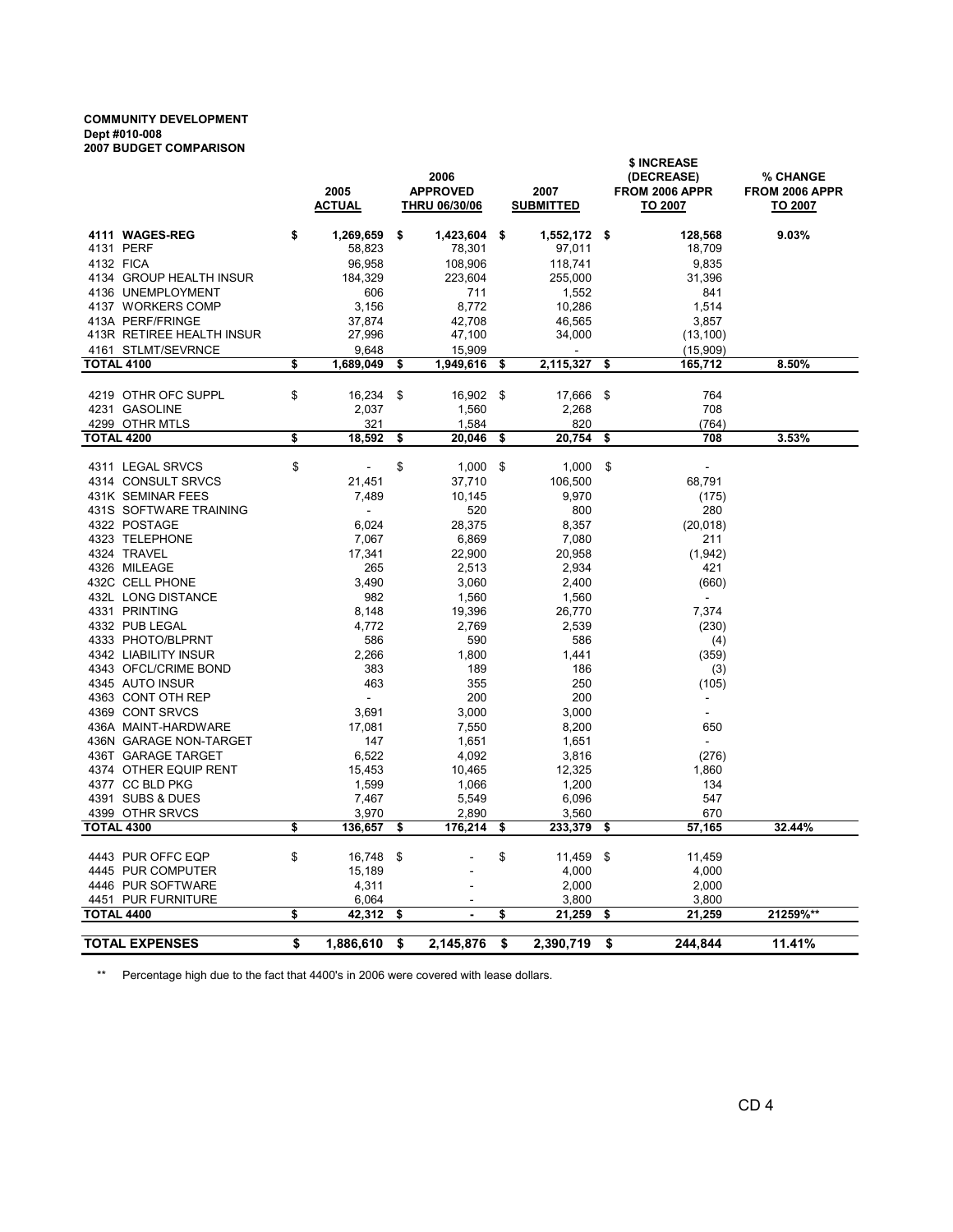|                | <b>Community Development 2007-2011 Capital Improvement Program</b> |                                             |                                 |                             |                          |                          |                |  |  |  |  |
|----------------|--------------------------------------------------------------------|---------------------------------------------|---------------------------------|-----------------------------|--------------------------|--------------------------|----------------|--|--|--|--|
|                | <b>FUNDING SOURCE CODE:</b>                                        | <b>GRP-Grant Pending</b><br>PT-Property Tax |                                 |                             |                          |                          |                |  |  |  |  |
|                | <b>CC-Cumulative Capital Fund</b>                                  | LE-Lease                                    |                                 |                             | <b>RB-Revenue Bond</b>   |                          |                |  |  |  |  |
|                | <b>CDBG-Community Development Block Grant</b>                      | InfraBd-Infrastructure Bond                 |                                 |                             | ST-State Source          |                          |                |  |  |  |  |
|                | CEDIT-Co. Economic Development Income Tax                          | <b>LRS-Local Roads &amp; Streets</b>        |                                 |                             | <b>SU-Sewer Utility</b>  |                          |                |  |  |  |  |
|                | <b>CO-County Source</b>                                            | MISC-Miscellaneous                          |                                 |                             | SWU-Stormwater Utility   |                          |                |  |  |  |  |
|                | FED-Federal Source                                                 | MVH-Motor Vehicle Highway                   |                                 | TIF-Tax Increment Financing |                          |                          |                |  |  |  |  |
|                | GOB-General Obligation Bond                                        |                                             | PCBF-Park Cumulative Bldg. Fund | UF-User Fee                 |                          |                          |                |  |  |  |  |
|                | <b>GRA-Grant Approved</b>                                          | <b>PS-Private Source</b>                    |                                 | <b>WU-Water Utility</b>     |                          |                          |                |  |  |  |  |
| Item#          | <b>Project Title &amp; Description</b>                             | <b>Funding</b>                              |                                 |                             | <b>Expenditure</b>       |                          |                |  |  |  |  |
|                |                                                                    | <b>Source</b>                               | 2007                            | 2008                        | 2009                     | 2010                     | 2011           |  |  |  |  |
|                | Computer Replacement                                               | PT                                          | ٠                               | 17,400                      | 10,760                   | 8,860                    | 11,180         |  |  |  |  |
|                |                                                                    | Admin                                       |                                 | 3,480                       | 3,060                    | 4,220                    | 3,060          |  |  |  |  |
|                |                                                                    | Land Use                                    |                                 | 4,640                       | 3,480                    | 3,480                    |                |  |  |  |  |
|                |                                                                    | Plan                                        |                                 | 5,800                       | 2,320                    | 1,160                    |                |  |  |  |  |
|                |                                                                    | Redevelop                                   |                                 | 3,480                       | 1,900                    |                          | 3,480          |  |  |  |  |
|                |                                                                    | Dev                                         |                                 |                             |                          |                          | 4,640          |  |  |  |  |
| $\overline{2}$ | Geographic Information System (GIS) Workstations                   | $\overline{PT}$                             | $\blacksquare$                  | 7.000                       | 7,000                    | $\overline{\phantom{a}}$ |                |  |  |  |  |
|                |                                                                    | Admin                                       |                                 | 7.000                       | 7,000                    |                          |                |  |  |  |  |
| 3              | Printer Replacement                                                | $\overline{\mathbf{p}}$                     | 4.959                           | 5,188                       | 4,472                    | ٠                        | $\blacksquare$ |  |  |  |  |
|                |                                                                    | Admin                                       | 3,046                           | 4,472                       | 4,472                    |                          |                |  |  |  |  |
|                |                                                                    | Land Use                                    | 1,555                           |                             |                          |                          |                |  |  |  |  |
|                |                                                                    | Plan                                        | 358                             |                             |                          |                          |                |  |  |  |  |
|                |                                                                    | Redevelop                                   |                                 | 716                         | $\overline{\phantom{a}}$ |                          |                |  |  |  |  |
|                |                                                                    | Dev                                         |                                 |                             | -                        |                          |                |  |  |  |  |
| 4              | Proportionate share of GIS upgrade & server enhancements           | $\overline{PT}$                             | 4,000                           | $\blacksquare$              | $\blacksquare$           | 4,000                    | 4,000          |  |  |  |  |
|                |                                                                    | Admin                                       | 4,000                           | ÷.                          | $\overline{a}$           | 4,000                    | 4,000          |  |  |  |  |
| 5              | GIS - Plotter                                                      | PT                                          |                                 | $\blacksquare$              | $\blacksquare$           | 12,000                   |                |  |  |  |  |
|                |                                                                    | Admin                                       |                                 |                             |                          | 12,000                   |                |  |  |  |  |
| 6              | Software                                                           | $\overline{\mathsf{PT}}$                    | 2.000                           | 2.000                       | 2,000                    | 2.000                    | 2,000          |  |  |  |  |
|                |                                                                    | Admin                                       | 2,000                           | 2,000                       | 2,000                    | 2,000                    | 2,000          |  |  |  |  |
| $\overline{7}$ | Office Furniture                                                   | $\overline{PT}$                             | 3,800                           | 3,000                       | 3,000                    | 3,000                    | 3,000          |  |  |  |  |
|                |                                                                    | Admin                                       | 3,800                           | 3,000                       | 3,000                    | 3,000                    | 3,000          |  |  |  |  |
| 8              | Other                                                              | PI                                          | 6,500                           | 1,800                       | $\blacksquare$           | ٠.                       | ۰.             |  |  |  |  |
|                |                                                                    | Admin                                       | 6,500                           | 1,800                       |                          |                          |                |  |  |  |  |
| <b>TOTAL</b>   |                                                                    | 21,259                                      | 36,388                          | 27,232                      | 36,860                   | 20,180                   |                |  |  |  |  |

#### 1 Computer Replacement

2007 (1) Admin, (4) Dev, (3) Redv @ \$1160/ea purchased in 2003, (1) Laptop @\$1900 purchased in 2003

2008 (3) Admin, (4) LAND, (5) Plan, (3) Redv @1160/ea purchased in 2004

2009 (1) Admin, (3) Land, (2) Plan @1160/ea purchased in 2005, (1) Redv Laptop \$1900 purchased in 2005, (1) Admin Laptop \$1900 purchased in 2005

2010 (3) Land Use, (1) Plan, (2) Admin @ \$1150/ea purchased 2006, (1) Admin Laptop \$1900 purchased in 2006

2011 (1) Admin, (4) Dev, (3) Redv @ \$1160/ea purchased in 2003, (1) Laptop @\$1900 purchased in 2007

#### 2 Geographic Information System (GIS) Workstations

- 2008 (2) GIS @ \$3,500/ea purchased in 2004
- 2009 (2) GIS @ \$3500/ea purchased in 2005

#### 3 Printer Replacement

2007<br>2008 (3) Admin, (1) Plan (1) Land Use HP 1300 @ \$358/ea, (1) Land Use HP4200 + Network card @ \$1197, (1) Div HP 8150 + network card @\$1972 Purchased in 2001 or before

2008 (2) Redev HP 1300 @ 358/ ea, (1) Div HP 8150 @ \$1972 Purchased in 2002, (1) DIV Color HP Laser Jet 6L @\$2500/ea<br>2009 (1) DIV Color HP Laser Jet 6L @\$2500/ea. (1) Div HP 8150 + Network Card @ \$1972 purchased in 2003

2009 (1) DIV Color HP Laser Jet 6L @\$2500/ea, (1) Div HP 8150 + Network Card @ \$1972 purchased in 2003

### 4 Proportionate share of GIS upgrade & server enhancements

GIS -\$4,000 1/3rd Proportionate Share for GIS server

- hardware and Software enhancements. This project will be in
- 2007 conjunction with City Utilities
- 2010 Same<br>2011 Same
- Same

# 5 GIS - Plotter

2010 (1) GIS @ \$12,000/ea purchased in 2005

# 6 Software

2007-2011 \$2000 Misc IE: Census Data, Acrobat, and other software updates for specific uses

### 7 Office Furniture

- 2007 (12) Chair @ \$235/ea, (1) Desk @ \$500, (3) File Cabinets
- 2008-2011 \$3000 Misc chair/furniture replacements

# 8 Other

- 2007 (1) Div Scanner @ \$800 purchased in 1998, (1) Land Use Copier @ \$1200, (1) Div Projector @ \$4500 purchased in 2000
- 2008 (2)Admin (1) Dev Digital Cameras @ \$600/ea purchased in 2002